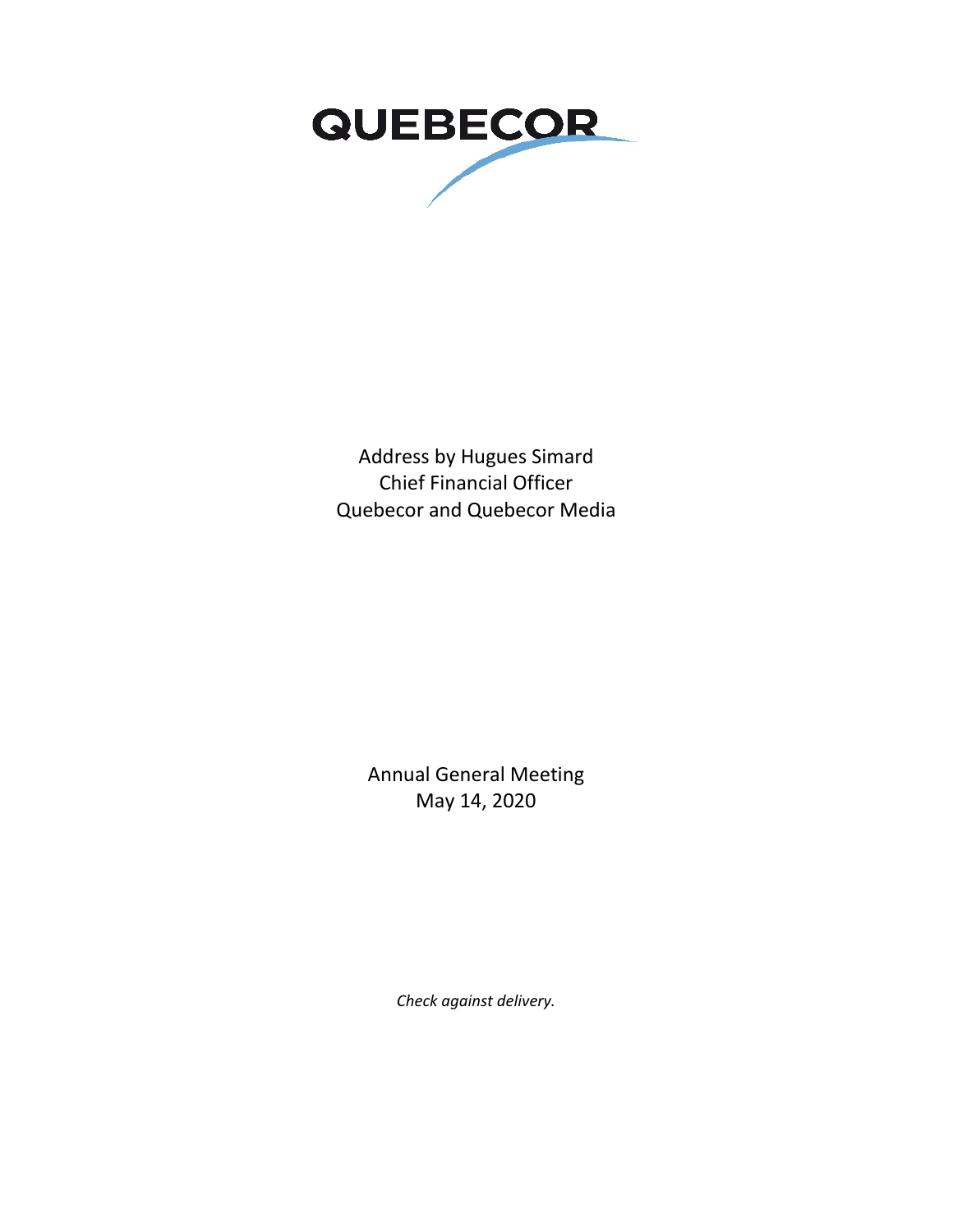Thank you, Pierre Karl. Good morning, ladies and gentlemen.

Allow me to present our 2019 financial review.

#### *SUMMARY OF RESULTS*

During the year, Quebecor recorded revenues totalling \$4.294 billion, up 2.7% from 2018. Adjusted EBITDA grew 5.8% to \$1.88 billion.

Net income attributable to shareholders was \$653 million or \$2.55 per share, compared with \$404 million or \$1.69 per share in 2018.

Adjusting for all items not directly related to our operations, such as unusual items, loss on valuation of financial instruments and discontinued operations, our adjusted income from continuing operating activities was \$581 million or \$2.27 per share, a significant 24% increase from \$470 million or \$1.96 per share in 2018. This improvement was mainly due to \$103 million in adjusted EBITDA growth.

I will now go into a little more detail, starting with a summary of the results of our main business segments.

# *REVENUES*

As I mentioned before, our revenues increased by 2.7% in 2019, basically because of 2.9% revenue growth in our Telecommunications segment. This was driven by rising consumer demand for our mobile and Internet services due to the successful launch of Fizz, our new mobile phone and residential Internet service, and Helix, our entertainment and home management platform. Our mobile phone service, which increased its revenues by 12.4% or \$66 million, remains our main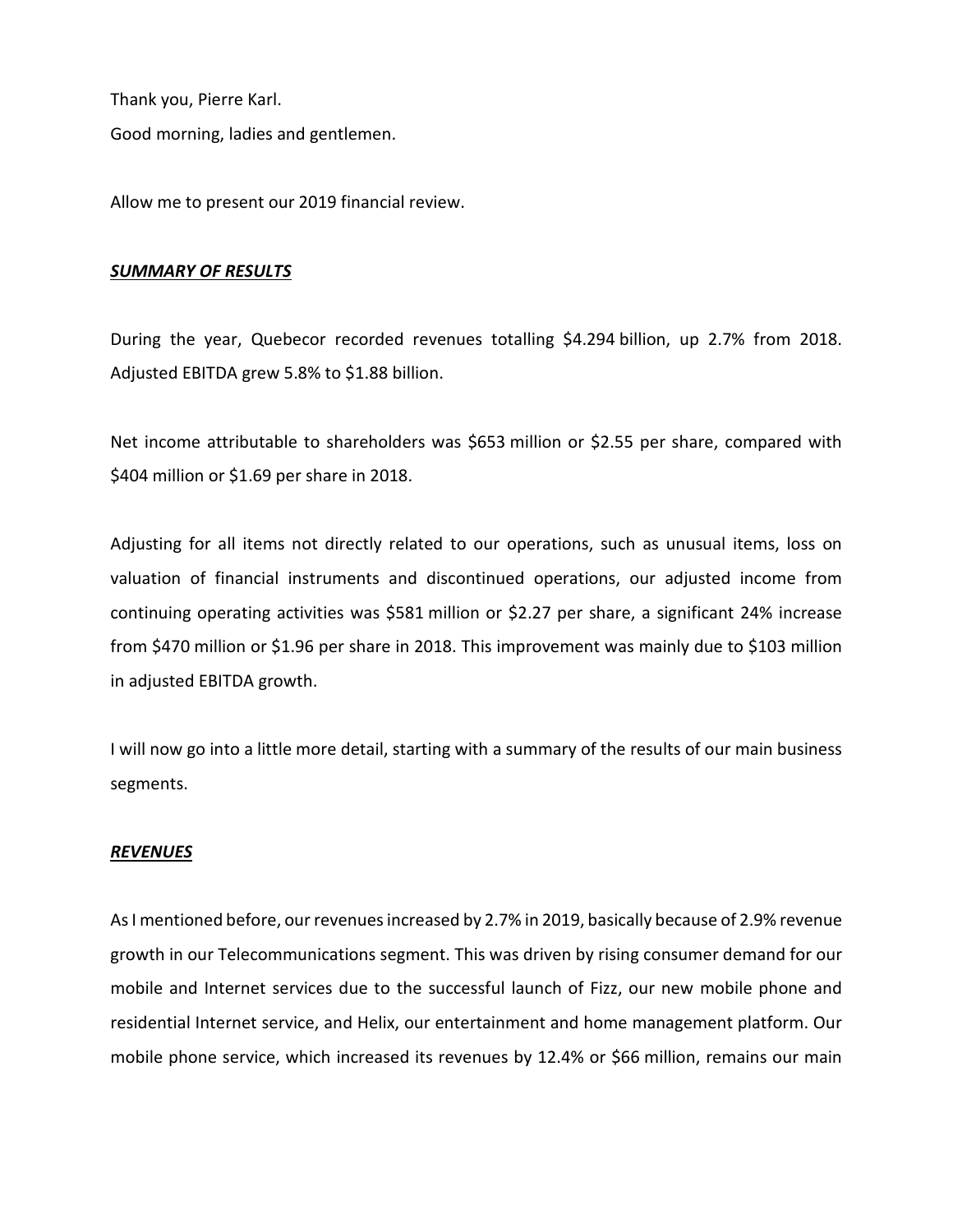growth driver. Our Internet access services also performed well, increasing their revenues by 3.2% or \$35 million.

Meanwhile, our Media segment's revenues were up 1.3%. Notably, subscription revenues were up 4.4%, due in large part to specialty channels, including the impact of the acquisition of Évasion and Zeste on February 13, 2019. MELS and the audiovisual content production and distribution segment also turned in a noteworthy performance, with revenue climbing 23.6% thanks to growth in revenues from postproduction, visual effects, dubbing and subtitling, along with the acquisition of Incendo Media group companies on April 1, 2019.

Our Sports and Entertainment segment grew its revenues by 5.5%, mainly because of higher revenues from book distribution.

This morning we reported that our first quarter 2020 consolidated revenues were up 2.7% year over year to \$1.56 billion. Our Telecommunications segment performed well again, growing its revenues by 4.0% to \$875 million.

#### *ADJUSTED EBITDA*

In 2019, we generated \$1.88 billion in adjusted EBITDA, a 5.8% increase from the previous year.

Our Telecommunications segment improved its operating profit by \$87 million or 5.1% to generate \$1.803 billion in adjusted EBITDA. Videotron's revenue-generating units increased by 86,000, propelled by the addition of 177,000 subscriber connections to its mobile telephony service, the best performance since the launch of its own wireless network in 2010. As of December 31, Videotron had 1,331,000 subscriber connections to its mobile service and a total of 6,076,000 revenue-generating units.

Our Media segment's adjusted EBITDA went up sharply in 2019, adding \$15 million (or 24.7%) for a total of \$75 million.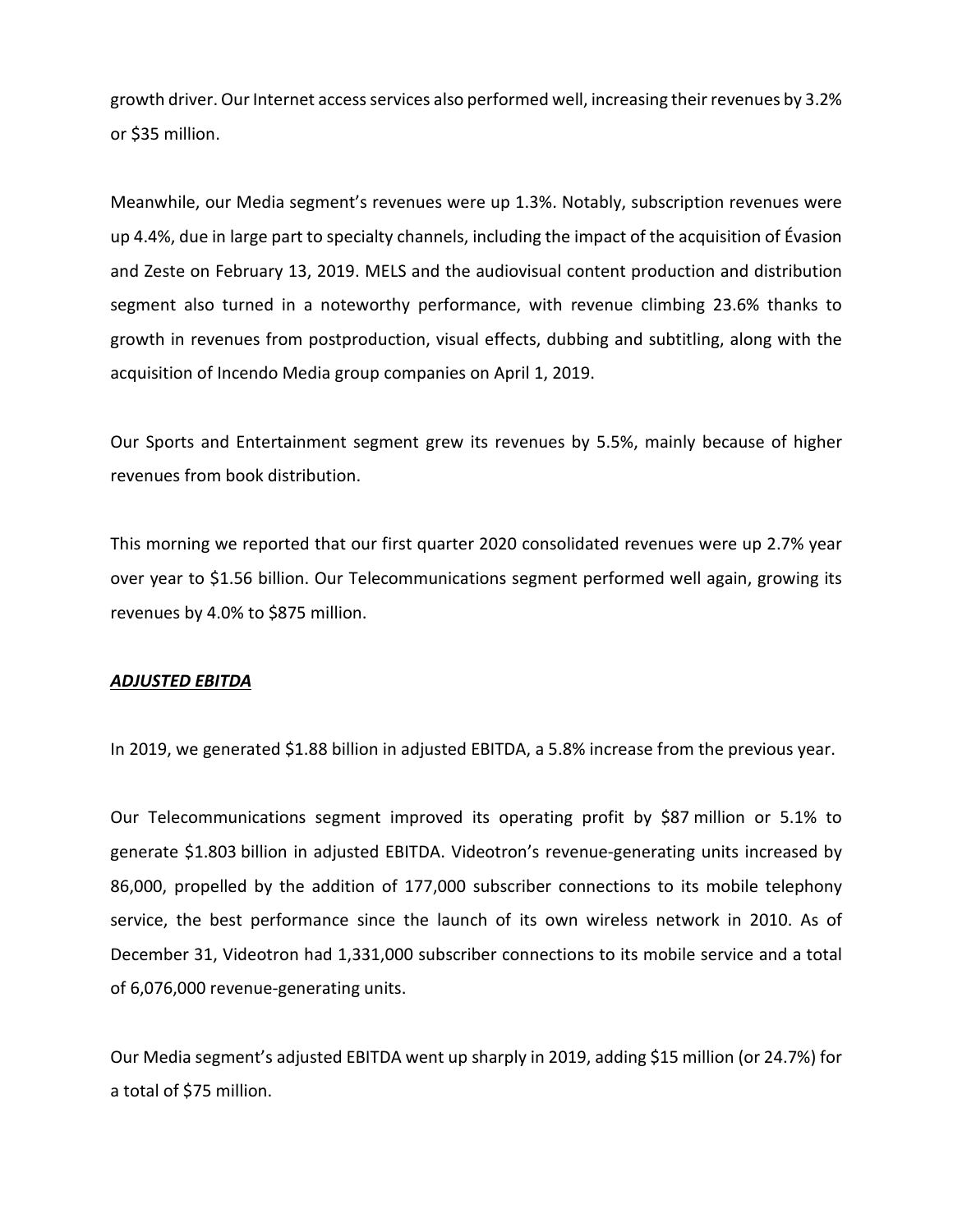The Sports and Entertainment segment's adjusted EBITDA was down \$3 million, for a total of \$7 million.

For the first quarter of 2020, we reported consolidated adjusted EBITDA of \$437 million, a 3.8% year-over-year increase, due in large part to our Telecom segment, which increased its adjusted EBITDA by 3.0% to \$436 million.

# *CASH FLOWS*

In 2019, cash flows from operating activities totalled \$1.144 billion compared with \$1.012 billion in 2018, up by \$132 million. This gain is primarily due to adjusted EBITDA growth of \$103 million and a decline in additions to property, plant and equipment and intangible assets of \$29 million.

Over the year, Videotron also purchased 10 low-frequency blocks in the 600 MHz band for \$256 million.

Business acquisitions totalled \$36 million in 2019, compared with \$10 million in 2018. In 2019, TVA completed its acquisition of the companies in the Serdy Média Inc. and Serdy Vidéo Inc. groups, including the Évasion and Zeste specialty channels. Finally, TVA completed its acquisition of the Incendo Media Inc. group, a producer and distributor of audiovisual content for international markets.

I'd also like to point out that Videotron made a \$261 million gain with the disposal of the 4Degrees data centres in the first quarter of 2019. This is a tidy profit considering the operations were acquired just four years earlier, in 2015.

# *NET DEBT RATIO*

We are continuing to take a conservative approach to managing our financial leverage, as shown by the extraordinary improvement in our key financial leverage indicator. In fact, our net debt